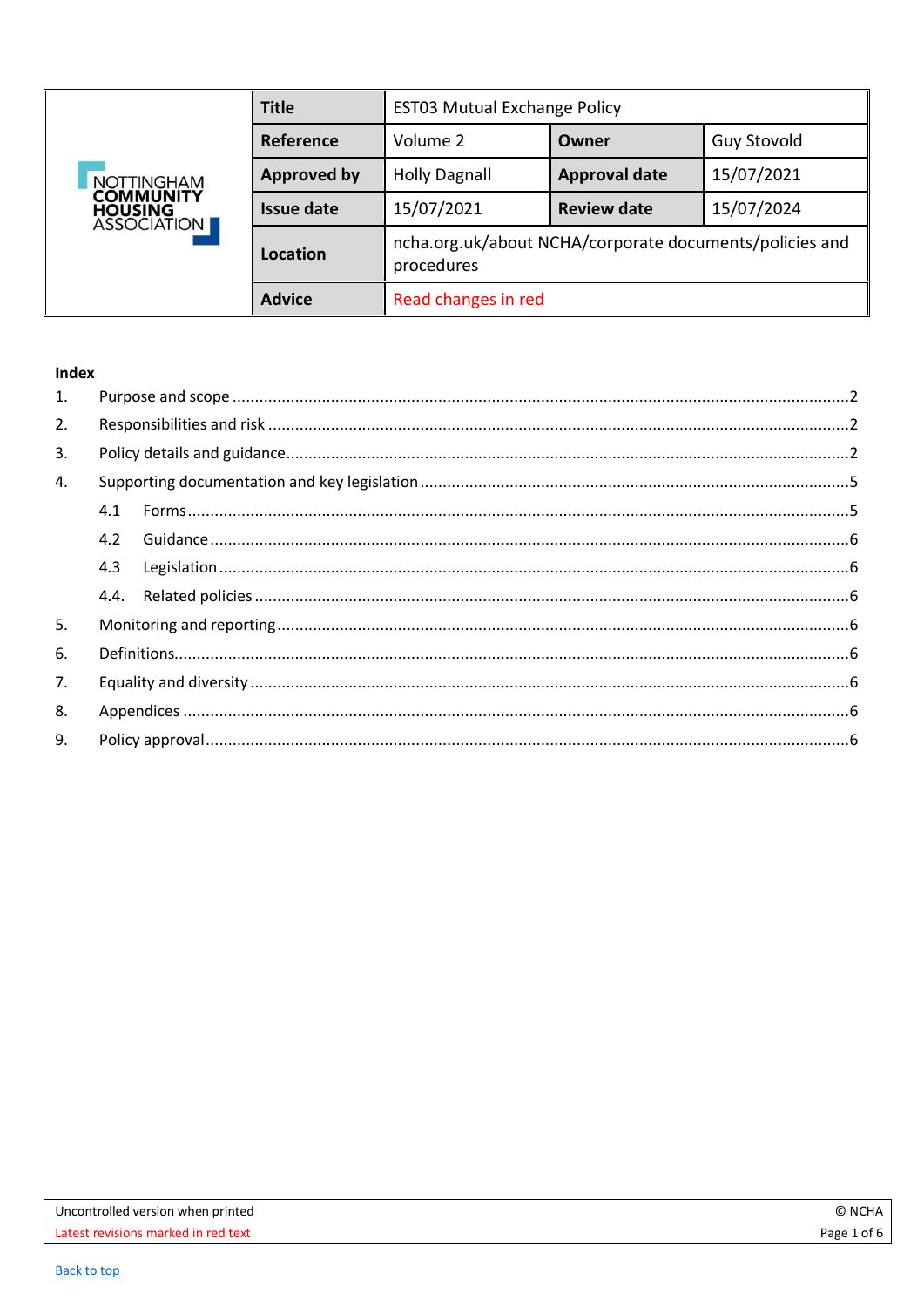## <span id="page-1-0"></span>**1. Purpose and scope**

1.1 To ensure that all NCHA customers with assured or secure tenancy agreements have the right to exchange their property with other secure or assured customers including the customers of other landlords subject to certain conditions.

### <span id="page-1-1"></span>**2. Responsibilities and risk**

Head of Communities Estates Service Manager Income Service Manager Estates Officers Maintenance Team

Following this policy will reduce the risk of failure to meet legal and regulatory requirements and customers being treated unfairly or inconsistently.

### <span id="page-1-2"></span>**3. Policy details and guidance**

- 3.1 NCHA will:
	- Encourage customers who need to move to seek a mutual exchange
	- Make application forms, advice and assistance available to customers requesting a mutual exchange
	- Ensure mutual exchanges are carried out by way of assignment (or by deed of surrender and granting new tenancies for tenancy types governed by the Localism Act 2011) and to comply with the law; and
	- Reinforce the express terms of the tenancy agreement relating to the right to exchange properties
	- Confirm refusal, consent or conditional consent of a mutual exchange within a period of 42 days (6 weeks)
	- Ensure all mutual exchange documents have been completed prior to any consent being granted

### 3.2 **Eligibility**

- 3.2.1 A fixed-term assured shorthold tenancy with more than two years remaining or a local authority flexible tenancy will contain the option to apply for an exchange. The Localism Act 2011, section 158 and section 159 introduced a new process for mutual exchanges for certain types of tenancies including surrender of tenancy and grant of a new tenancy using deeds of assignment. The regulations set out which types of tenancy the new process applies to as follows:
	- Fixed term assured shorthold tenancies of more than two years at a social rent granted after 1 April 2012
	- Flexible tenancies of a term not less than two years and granted by local authorities after 1 April 2012 in accordance with section 154 of the Localism Act 2011 inserting section 107A into the Housing Act 1985.

## 3.2.2 In 2019 NCHA informed all tenants on a fixed term tenancy that their tenancy was converted to a periodic assured tenancy and would continue to be so at the end of the fixed term period.

| Uncontrolled version when printed   | © NCHA         |
|-------------------------------------|----------------|
| Latest revisions marked in red text | Page<br>' of L |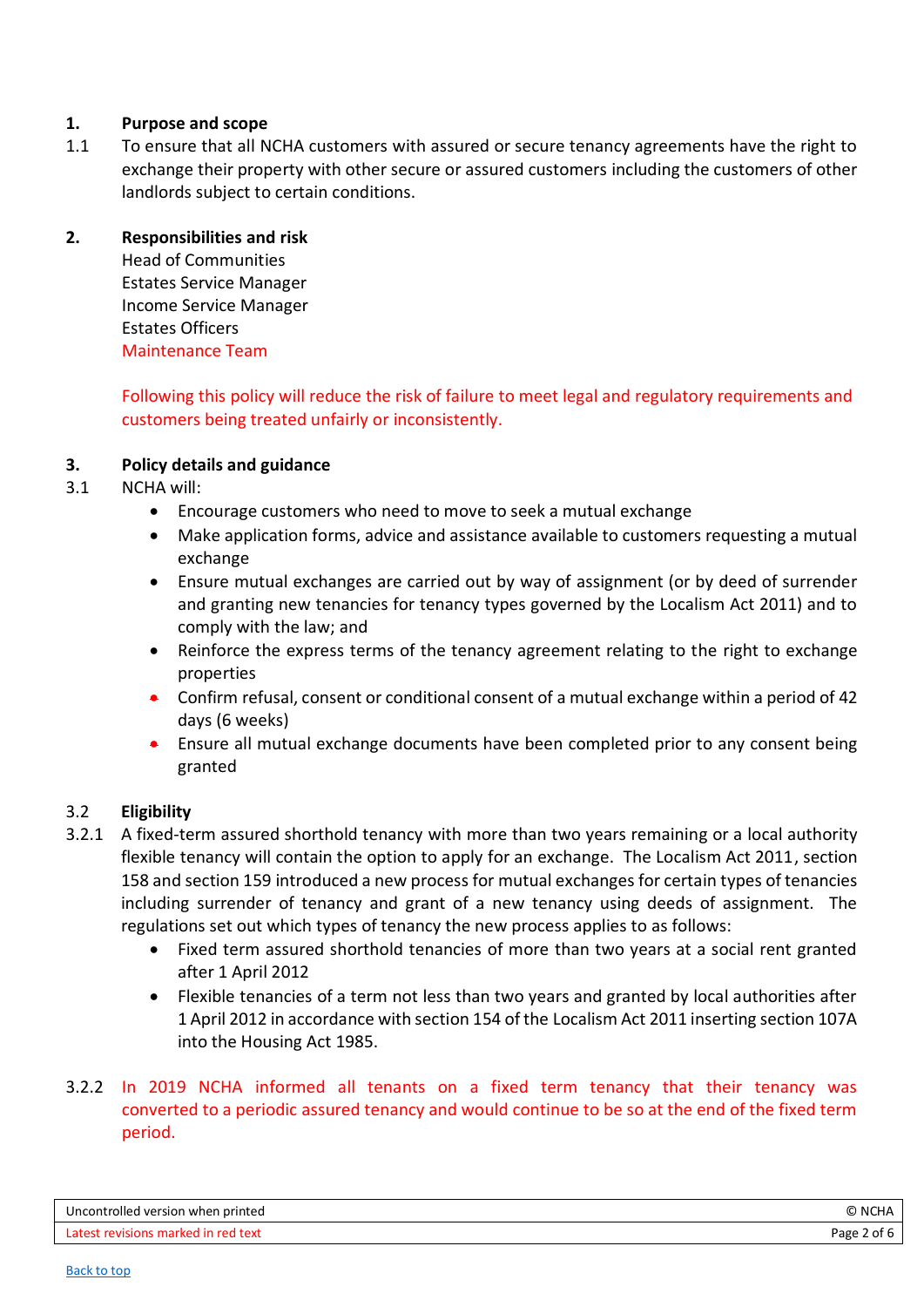- 3.2.3 The Localism Act mutual exchange provisions do not therefore apply to assured shorthold tenancies of the kinds set out below (as set out in the Transfer and Rights to Acquire (exclusion) Regulations 2012 no.696):
	- Fixed term assured shorthold tenancy for less than 2 years
	- Periodic assured shorthold tenancy
	- Assured shorthold tenancy (fixed term or periodic) where the rent payable under the tenancy is:
		- I. An affordable rent
		- II. An intermediate rent
		- III. A mortgage rescue rent
		- IV. A shared ownership rent
- 3.2.4 If any customer excluded from the Localism Act provisions listed above has a right to exchange in their tenancy agreements then those exchanges would still be done by deeds of assignment.
- 3.2.5 NCHA assured shorthold, starter tenancy customers cannot exchange until they have lived in their property for more than 12 months and their starter tenancy has been converted into a fully assured tenancy. However, where an exchange involving a starter tenancy would strongly be in the interests of NCHA, the Head of Communities has discretion to give permissions to move the exchanging parties by simultaneous transfer.
- 3.2.6 References for both parties to the exchange will be considered prior to granting permission to assign. In considering references, particular attention will be given to issues of ASB and breach of tenancy conditions.

#### 3.3 **Security of Tenure**

- 3.3.1 An assured or secure customer will attain the security of tenure status of the departing customer at the dwelling they exchange into if the exchange is by assignment.
- 3.3.2 If the assured or secure customer is exchanging with a social rent fixed term of more than two years commencing after 1 April 2012 or flexible tenancy of a term not less than two years there is no assignment process - both tenancies are terminated.
- 3.3.3 The new tenancy given to an assured or secure customer exchanging with a social rent fixed term or flexible customer must protect their current security of tenure and will be either an assured or secure tenancy appropriate to the type of landlord granting the tenancy.
- 3.3.4 It is important that this is clearly explained and understood by all parties to the mutual exchange prior to commencing the process. Both customers will receive this explanation in written form and sign to confirm that they have read and understood the implications.

#### 3.4 **Reasonable Refusal**

3.4.1 Requests for mutual exchanges for assured and secure customers may only be reasonably refused on the 9 specified grounds contained in section 92 Housing Act 1985 (Schedule 3). If a ground for refusal does not apply, consent can be given but subject to a condition – see conditional consent below.

| Uncontrolled version when printed   | © N <i>C</i> ′ |
|-------------------------------------|----------------|
| Latest revisions marked in red text | Page 3 of 6    |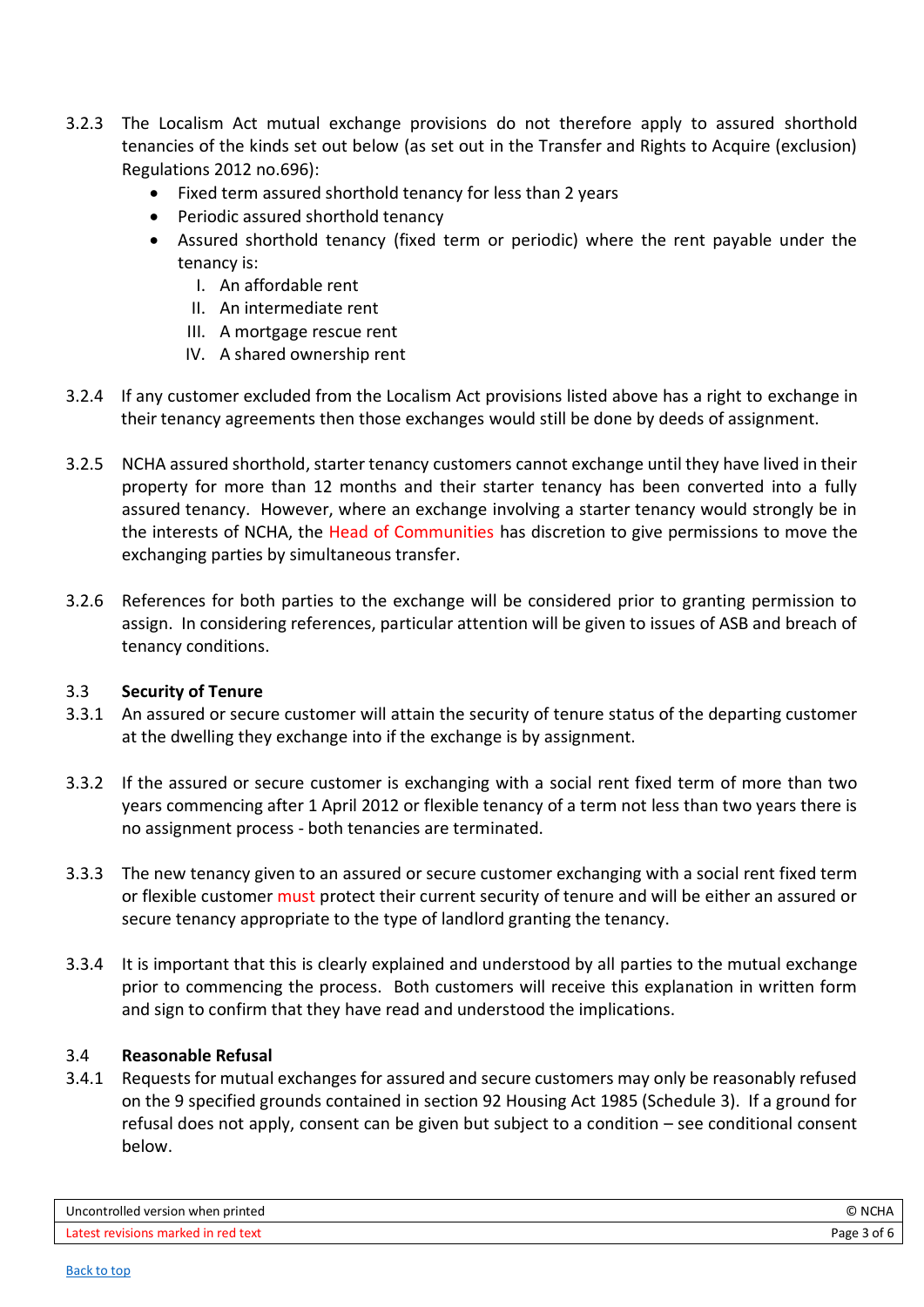- 3.4.2 Requests for mutual exchanges where one party has a 2 year plus fixed term assured shorthold tenancy at a social rent or a flexible tenancy may only be reasonably refused on the specified grounds contained in Schedule 14 of the Localism Act 2011. The Localism Act does not allow for any conditions to be imposed to consent. However, rent arrears, damage to property or anti-social behaviour/breach of tenancy, are grounds for refusal. If rent arrears exist, the request for a mutual exchange can simply be refused on the basis of the ground in Schedule 14 of the Localism Act 2011. This ground for refusal may be used if a Debt Relief Order (DRO – see S6) is in place as no conditions relating to the clearance of the debt are imposed by the refusal and as such the DRO is not breached.
- 3.4.3 Written authorisation must be given by both landlords before approval can be given to the exchanging customers.
- 3.5 **Conditional Consent – Non Payment of Rent, ASB or Damage to Property: for assured/secure/affordable rent fixed term customers not covered by the Localism Act 2011**
- 3.5.1 Whilst it is not possible to refuse consent to a mutual exchange on the grounds of non-payment of rent or anti-social behaviour (except where a Notice Seeking Possession has been served), it is possible (under Part IV, S92 (5) of the Housing Act 1985 (Assignment in General)), to give consent to an exchange conditional on any breaches being remedied or obligations performed. (5) Where rent lawfully due from the customer has not been paid or an obligation of the tenancy has been broken or not performed, the consent required by virtue of this section may be given subject to a condition requiring the customer to pay the outstanding rent, remedy the breach or perform the obligation.
- 3.5.2 NCHA should ensure that any arrears outstanding are cleared or other breaches of tenancy including rechargeable repairs to the property, are rectified before the exchange takes place. Where a Debt Relief Order is in force NCHA cannot withhold consent conditional upon clearance of any outstanding charges covered by the terms of that Order. In this case voluntary agreement should be sought to arrange clearance of the subsequent former customer debt. Where an exception is made to this rule, by agreement of the Estates Service Manager in consultation with the Head of Communities or the Income Service Manager, it may be necessary for the arrears to be written off.

### 3.6 **Tenancy Types**

- 3.6.1 A mutual exchange for an assured (including fixed term affordable rent customers) or secure customer takes place by way of deed of assignment. No new tenancy is created and each customer takes on their exchange partners' tenancy.
- 3.6.2 A mutual exchange for a fixed-term (social rent) or flexible customer under the Localism Act 2011 (see 3.2.3 above which includes guidance on excluded tenancies) takes place by way of deed of surrender and granting a new tenancy. The deeds of surrender should be completed on the same day and at the same time as the new tenancies are granted, if possible. This is because surrender takes effect immediately. If the 2 different landlords cannot sign new tenancies on the same day, then they should also complete an agreement to surrender which allows surrender to take place on a date in the future.

| Uncontrolled version when printed   | Νſ   |
|-------------------------------------|------|
| Latest revisions marked in red text | Page |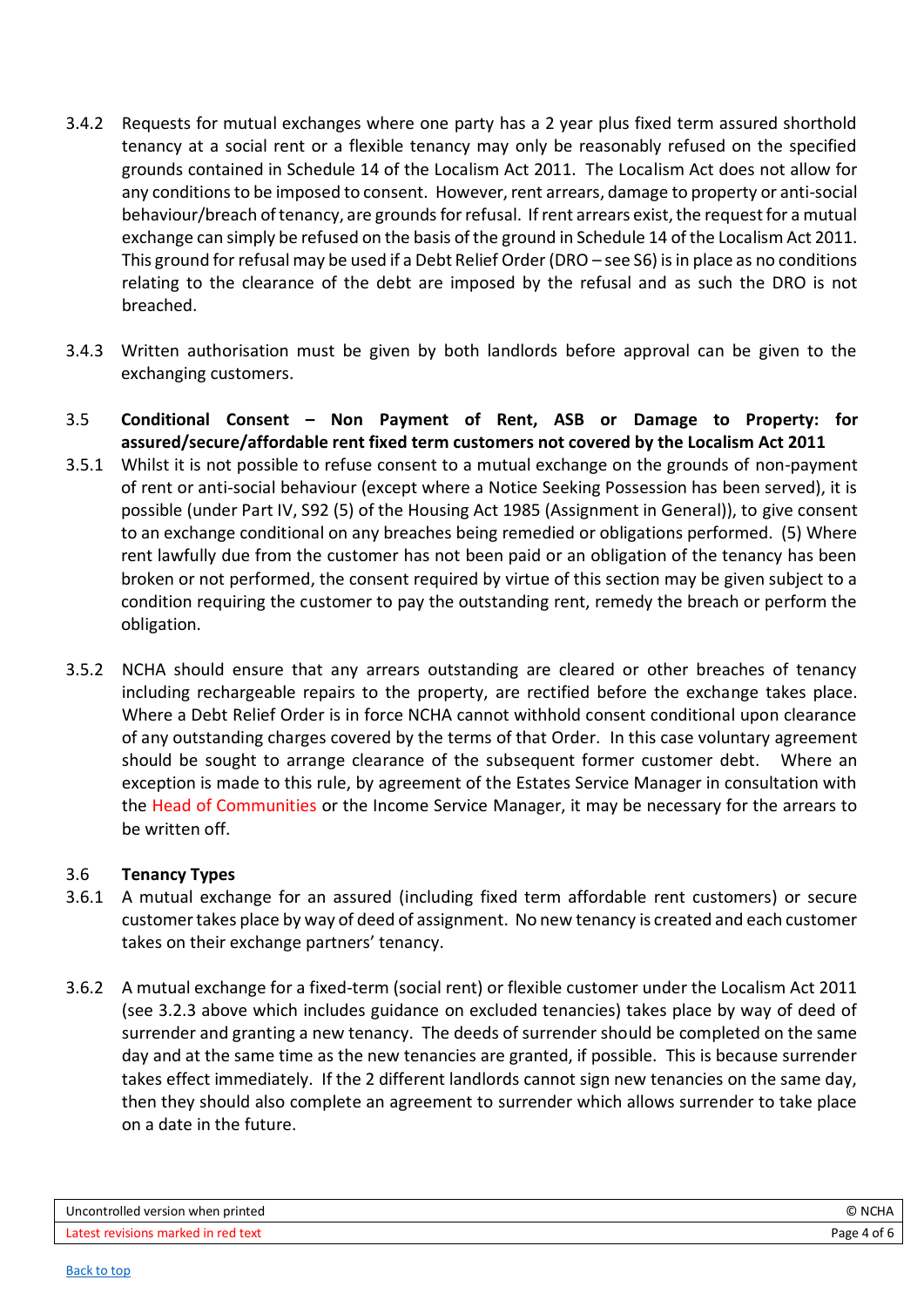3.6.3 In all cases of mutual exchange, whatever the legal mechanism, NCHA should ensure that customers are aware of the legal implications, including (where applicable) any change in secure or assured status, and any gain or loss of fair rent entitlement or the right to buy, preserved right to buy, family member succession rights or right to acquire. This will also include any change in rent level between social and affordable rent.

#### 3.7 **Administration**

- 3.7.1 A tenancy is a legal interest in a property and for a mutual exchange to take place, the interest must be legally transferred to the exchange partner in each case.
- 3.7.2 Details of the completed documents required are in the mutual exchange procedure (Appendix A).

### 3.8 **Property Services**

- 3.8.1 NCHA will meet all applicable statutory requirements that provide for the health and safety of customers in their homes including mutual exchanges with requirements to:
	- Ensure gas fittings and flues are maintained in a safe condition and that appliances are serviced in accordance with the manufacturer instructions or at least annually (unless otherwise advised by a Gas Safety registered engineer)
	- Ensure an annual safety check is carried out on each gas appliance/flue and carry out these checks within 12 months of a tenancy commencement date, unless the appliances in the property have been installed for less than 12 months (in which case they should be checked within 12 months of their installation date)
	- Have all installation, maintenance and safety checks carried out by a Gas Safe registered engineer (with LPG, HETAS and Commercial Gas specialisms for solid and LGP fuels as required)
	- Keep a record of each safety check for at least two years
	- Issue a copy of the latest Landlords Gas Safety Record (safety check) record to NCHA tenants within 28 days of the check being completed or to any new tenant before they move in
	- Maintain a Landlords Gas Safety Record for each property under NCHAs control and amend the register in accordance with any changes made to the property (ie installation of or removal of gas supply or appliances)

#### <span id="page-4-0"></span>**4. Supporting documentation and key legislation**

#### <span id="page-4-1"></span>4.1 Forms

Mutual Exchange request form Receipt of application letter – incoming customer Receipt of application letter – our customer Mutual Exchange approval letter Consent for exchange letter Mutual Exchange landlord report request Reason for Refusal letter Deed of Assignment Disclosure Form – incoming customer Disclosure Form – outgoing customer Exchanging your home letter Gifting Form Impact of Tenure Changes letter

| Uncontrolled version when printed   | O NCHA      |
|-------------------------------------|-------------|
| Latest revisions marked in red text | Page 5 of 6 |